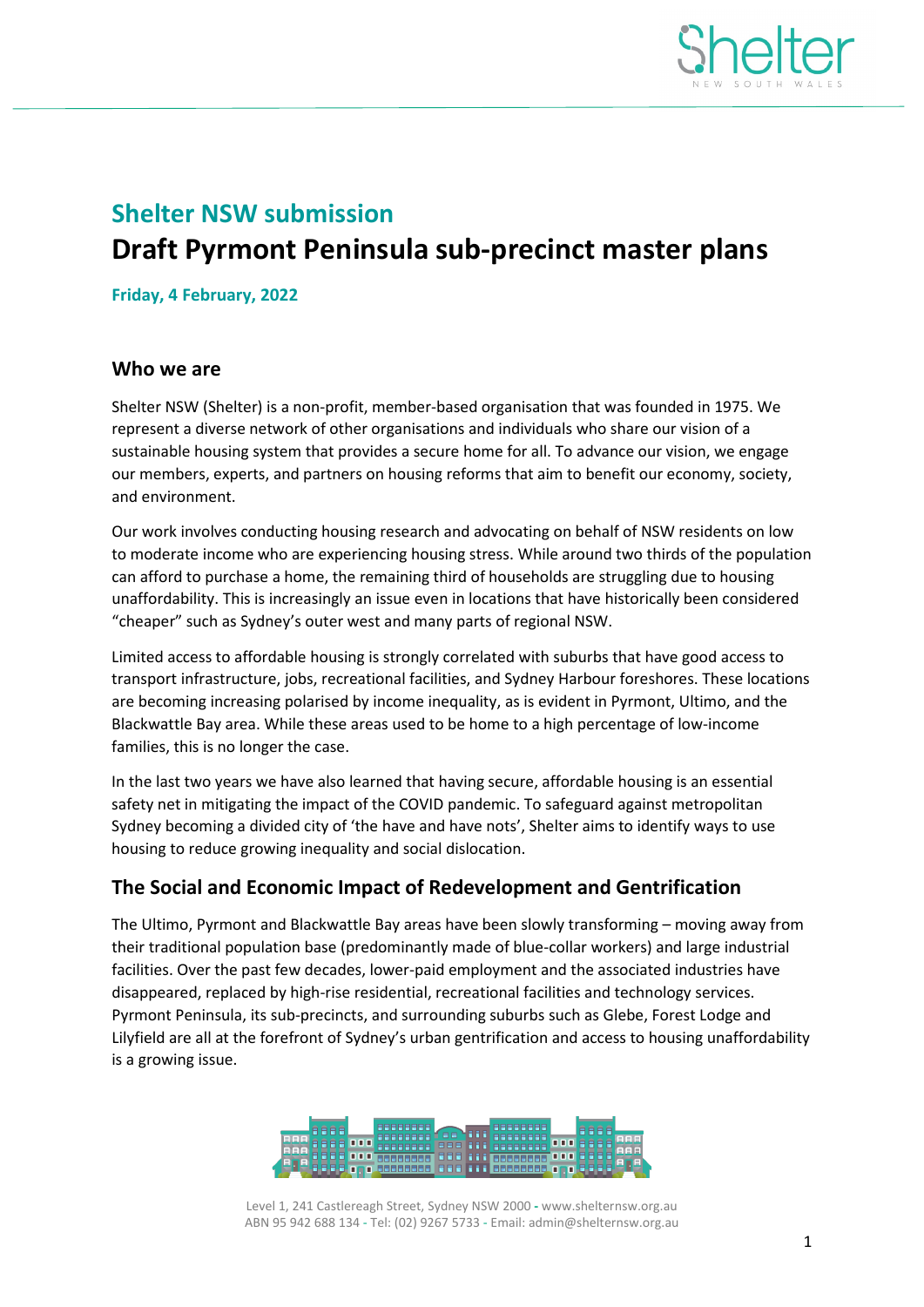

Pyrmont/Ultimo now has a new high-quality public school, making the area even more desirable for higher-income households. With this population group buying into the area to access the school, additional pressure will be placed on the housing market, leading to further dislocation of lowerincome families.

Furthermore, despite the COVID pandemic having shown us just how important essential workers are, many younger people who traditionally fulfill these roles are being pushed out of the area due to affordability issues. Child care workers, cleaners, administration staff, tradespersons, retail workers and wait staff all contribute towards delivering an efficient, vibrant and functioning city and, just in Blackwattle Bay alone, the Government plan to deliver an additional 5,600 new jobs. With this in mind, finding opportunities to deliver affordable housing that is accessible to these groups should be a key element in the Pyrmont Peninsula sub-precinct master plans.

On December [1](#page-1-0)0<sup>th</sup>, 2021, 'The Star'<sup>1</sup> in Pyrmont submitted its Social and Economic Benefit Statement and Site Master Plan  $^2$  $^2$ , with the master plan proposing to deliver 160 new residential apartments and new retail facilities. The report identifies how expansion will generate increased employment opportunities, totalling an approximate 734 jobs, with its current employment workforce around 4500 workers.

In addition to 'the Star' Masterplan, the University of Technology Sydney (UTS) submitted their Social and Economic Assessment for Building 13 to 15 on the 2<sup>nd</sup> of August, 2021 - to build an Indigenous Residential College<sup>[3](#page-1-2)</sup>. This report talks about improving indigenous participation and educational outcomes, increasing public access to on-campus social and cultural activities and increasing links between the campus and the surrounding Ultimo precinct. The proposed development will deliver a 250-bed residential college an, while it claims it will aim to address the existing shortage of affordable student housing, we know that both on and off-site student accommodation is generally far from affordable. The Social and Economic Assessment report does not directly address the issue of providing affordable accommodation for students.

# **A Growing Unmet Housing Need in the Pyrmont Peninsula**

The Social and Economic Benefit Statement and Key Site Master Plan for 'The Star' point out that, in the 2016 ABS census year, 63.7% of residents in the Pyrmont Peninsula were renters – almost twice the greater Sydney average of 35%. It's therefore interesting to note that 'The Star' does not acknowledge any role or obligation in enhancing amenity or delivering social benefits, nor does it commit to providing affordable accommodation for its substantial workforce. One must therefore wonder why is it not being required to make a contribution towards affordable housing, especially as

<span id="page-1-2"></span><sup>&</sup>lt;sup>3</sup> Ethos Urban. This Is the Social and Economic Assessment for Building 13 To 15. The UTS Indigenous Residential College Social and Economic Assessment (2nd August 2021).



Level 1, 241 Castlereagh Street, Sydney NSW 2000 **-** www.shelternsw.org.au ABN 95 942 688 134 - Tel: (02) 9267 5733 - Email: admin@shelternsw.org.au

<span id="page-1-1"></span><span id="page-1-0"></span> $1$  The Star includes its Event Centre, entertainment facilities, pubs, restaurants, hotel, Casino and residents. <sup>2</sup> Ethos Urban. Social And Economic Benefit Statement. The Star - Key Site Master Plan. Submitted To the Department of Planning Industry and Environment (10th December 2021).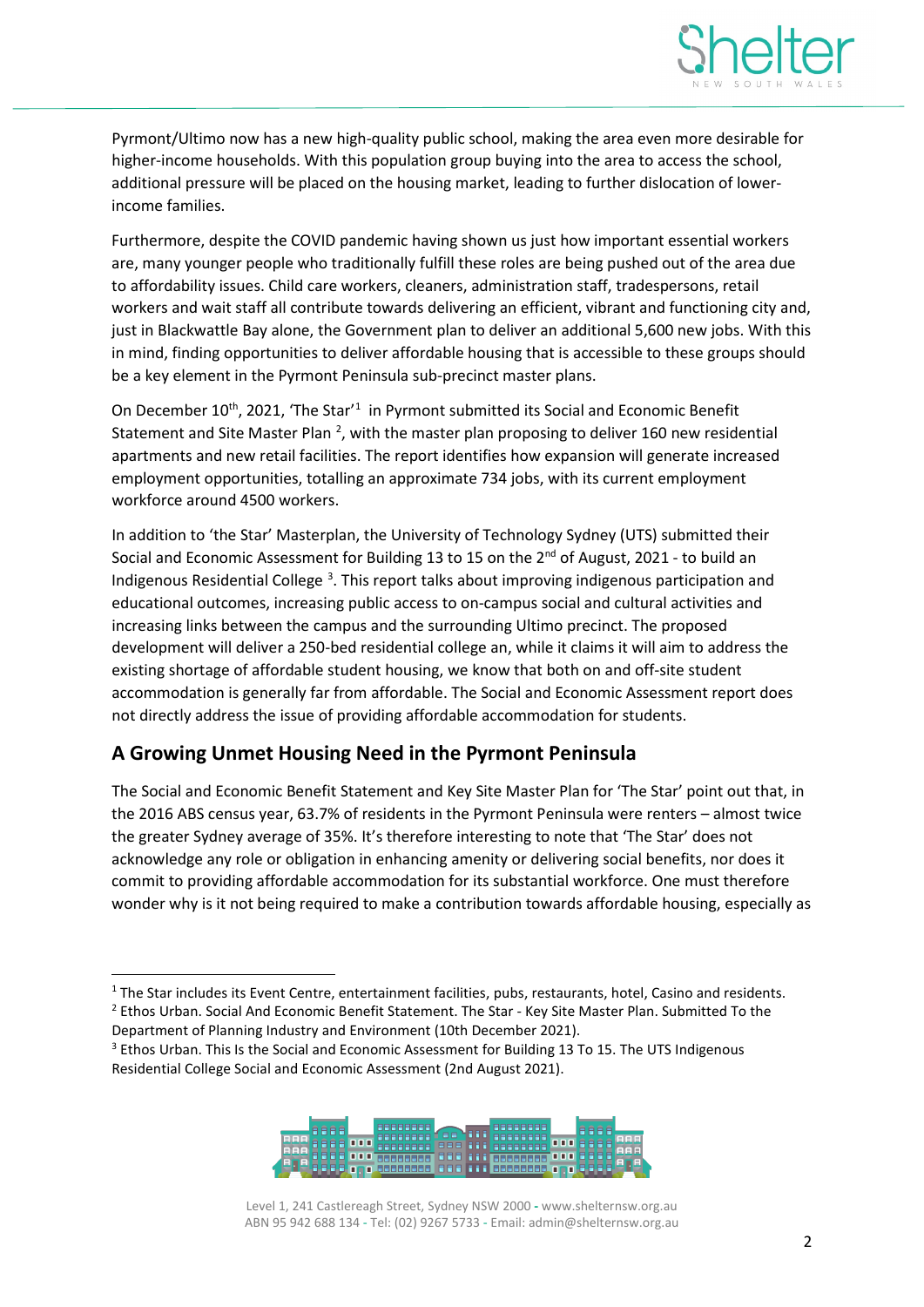

it aims to deliver an additional 5,600 new jobs in the area and many of their staff are already, or would be, users of 'City West Housing'.

In 1992, 'City West Development Corporation' (CWDC) was commissioned with the task of overseeing the redevelopment of the area and recognised many of the lower-income households were to be "priced-out" and displaced. In response, they took a courageous step and supported the establishment 'City West Housing' – a not-for-profit organisation tasked with delivering affordable housing options in the Pyrmont Ultimo peninsula.

City West Housing had an affordable housing target of 600 dwellings and, since 1994, has had access to an exclusive affordable housing contribution system. To date, it has delivered 476 affordable rental units across the Pyrmont Ultimo Peninsula. However, with rising land and asset value taking much of the area outside their purchasing power, it's now unlikely that City West will ever meet the identified target of 600 affordable units – a target which one could reason is insufficient in any case.

# **Land or Units Dedication to Community Housing**

The Pyrmont Peninsula sub-precinct master plans point to the City of Sydney inclusionary zoning affordable housing contribution scheme to enable the delivery of affordable housing through City West Housing. However, Shelter has the following concerns regarding this strategy:

- (1) A monetary contribution to City West Housing may end up delivering housing in an alternative, unconnected suburb as they now operate across the Greater Metropolitan Region. If the housing is not delivered locally, this would defeat the purpose of the strategy aiming to deliver affordable rental options in response to gentrification and rising housing costs in the Pyrmont peninsula.
- (2) Land values in the surrounding suburbs are beyond the purchase budgets of community housing organisations such as City West Housing.

Shelter therefore proposes the dedication of land or units for affordable housing, as opposed to a financial contribution, to ensure the delivery of affordable housing specifically within the Pyrmont master plan precinct.

# **Public Housing as a Key Tool to Mitigate Against Growing Inequality**

Pyrmont and its adjoining suburbs are unaffordable for households on low to moderate incomes who don't have access to affordable rental options such as public or community housing. While housing affordability declines across the inner city, public housing stock in these same areas continues to be sold or redeveloped, resulting in fewer dwellings and even greater income inequality. One clear example of this is Glebe – a suburb that has seen an ongoing decline in its public housing stock, going from 1,065 dwellings in 2011 to 981 by 2016. Since 2016, even more public housing stock has been sold, resulting in a an ever-declining safety net for lower-income households who are being forced out of the area.



Level 1, 241 Castlereagh Street, Sydney NSW 2000 **-** www.shelternsw.org.au ABN 95 942 688 134 - Tel: (02) 9267 5733 - Email: admin@shelternsw.org.au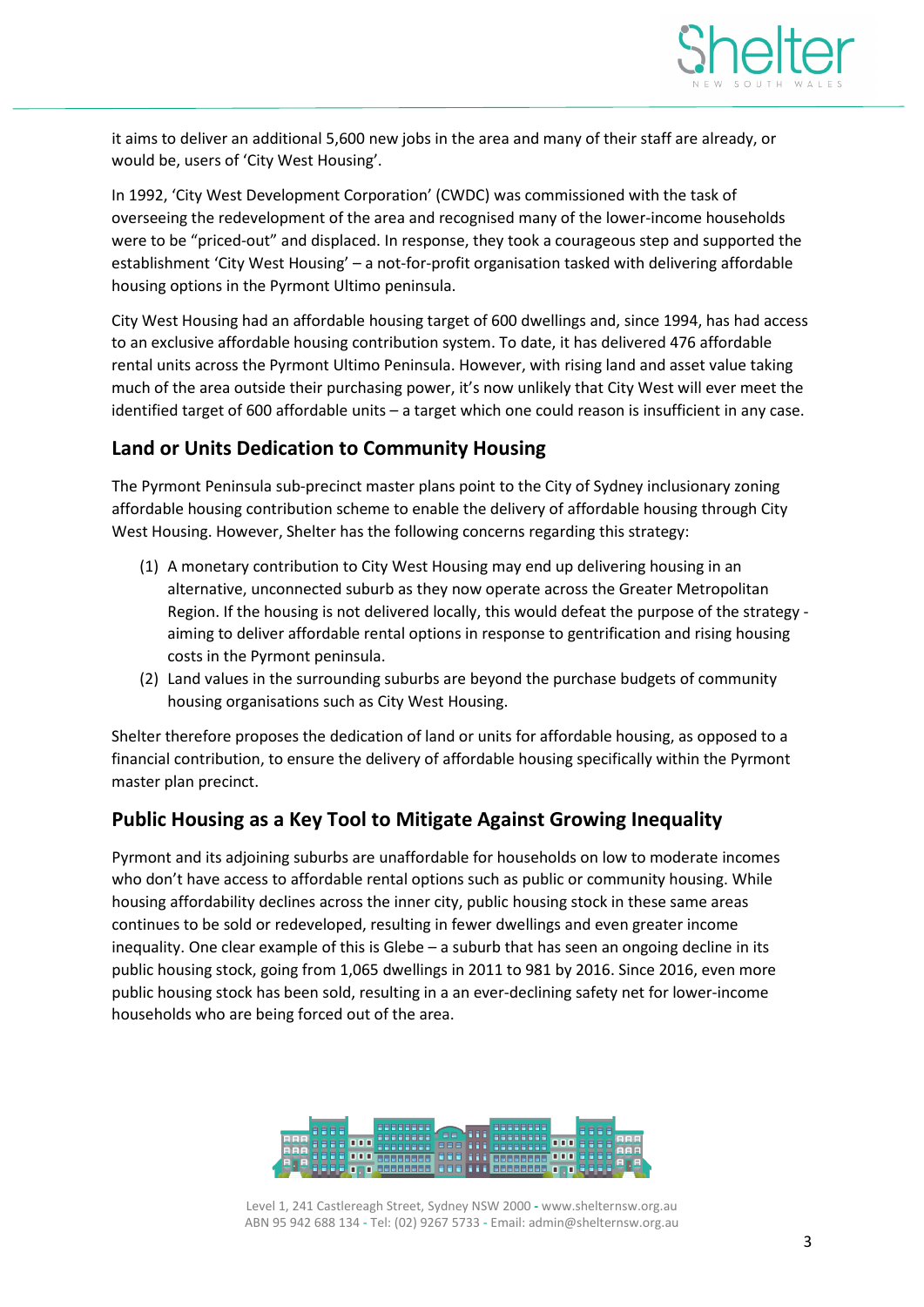

There are a small number of public housing units located in the Pyrmont Peninsula which will play an important role in mitigating against growing income inequality. Protecting and maintaining them is essential and this should be clearly identified in the master plans.

# **Affordable Housing Contributions on Government-Owned Land**

Shelter believes that the State Government should, at an absolute minimum, meet its strategic commitments from 'A Metropolis of Three Cities' and the 'Eastern City District Plan'. These plans state that, on government-owned land, a minimum affordable housing target of 10 per cent of new residential floor space must be delivered.

#### **Recommendations**

Shelter NSW recommends that:

- 1. the Masterplan explicitly support the protection and maintenance of existing Public Housing stock in Pyrmont/Ultimo peninsula,
- 2. the NSW Planning Authority stands by its stated strategic commitment made in its regional plan 'A Metropolis of Three Cities', and The Eastern City District Plan (2018) to include a minimum 10% affordable housing target on all government-owned land,
- 3. the Government explore joint venture opportunities where affordable housing could be delivered in collaboration with the NSW Land and Housing Corporation or a not-for-profit Community Housing organisation,
- 4. the Masterplan identify a site to deliver a 'Build to Rent' development project,
- 5. affordable rental housing be included as essential social infrastructure,
- 6. UTS student housing be required to supply at least 50% of its student beds as affordable, set at no more than 30% of the student income,
- 7. due to the significant social and economic impact being generated by 'The Star', it be required to deliver a minimum 10% on-site affordable housing units for its key worker employees at no more than 30% of their household income,
- 8. affordable housing contributions be in the form of land or units (as opposed to financial contributions) to ensure that affordable housing is actually delivered in the Pyrmont Ultimo area.

| 'nan |               | ÷<br><b>TEEE FRA</b> | <b>A BRARRERE</b>  | пп         |  |
|------|---------------|----------------------|--------------------|------------|--|
|      |               | <b>GRR ARA</b>       | <b>MERRERE OOK</b> |            |  |
|      | <b>RABBER</b> |                      | <b>MURRERA</b>     | <b>TET</b> |  |

Level 1, 241 Castlereagh Street, Sydney NSW 2000 **-** www.shelternsw.org.au ABN 95 942 688 134 - Tel: (02) 9267 5733 - Email: admin@shelternsw.org.au